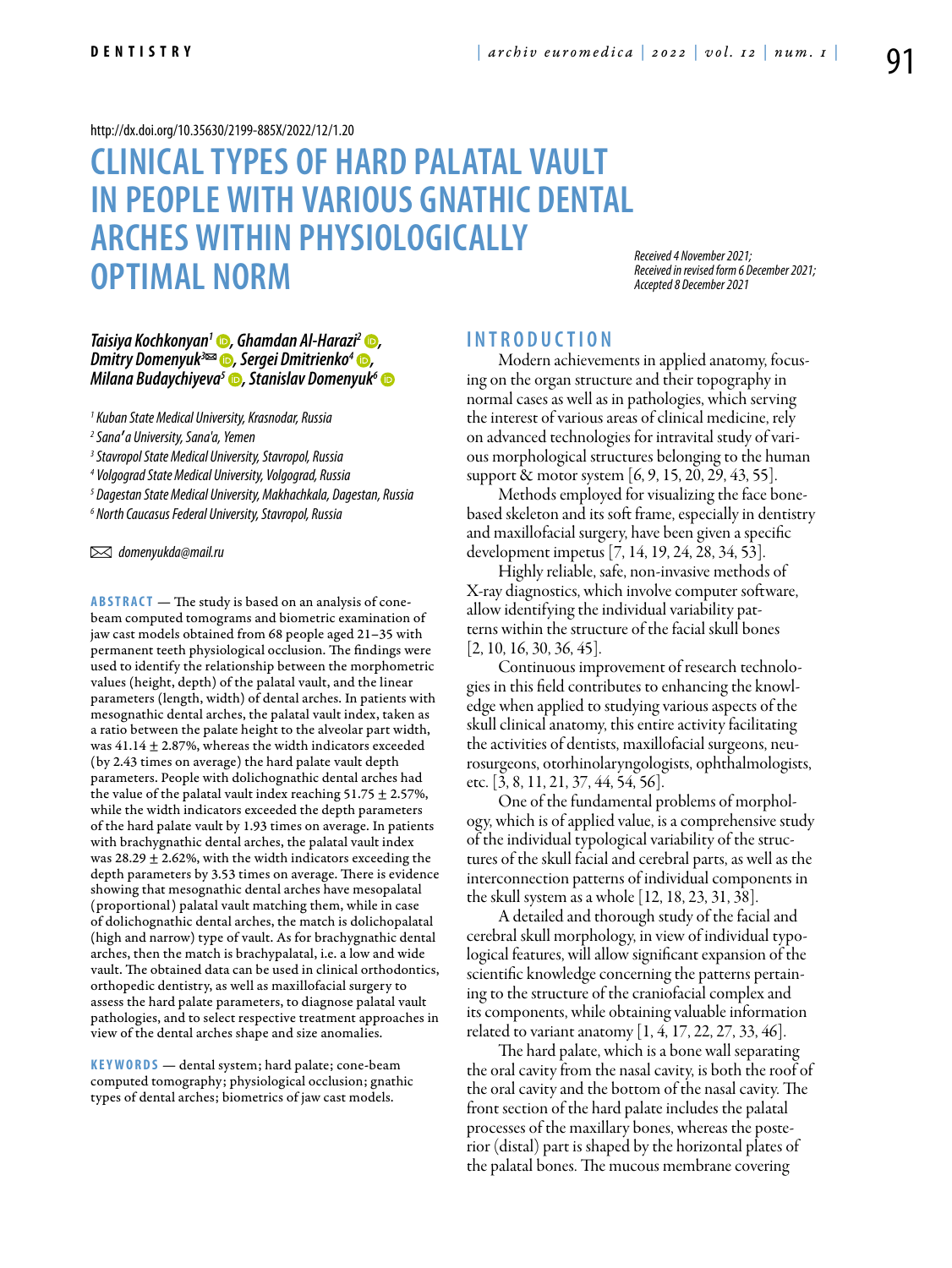**D e n t is t r y**

the hard palate is fused tightly with the periosteum, whereas there is a bone suture running along the hard palate middle line. The configuration of the palatal vault, depending on the individual typological variability, features significant variability [5, 25, 41, 48].

As far as measuring the hard palate is concerned, there were various devices and research methods proposed — from the classical symmetrograph of Korkhaus to computer 3D diagnostics. The proposed programs allow not only identifying the main parameters of the palatal vault, yet also matching them versus the average values falling within the norm, as well as archiving the study outcomes [13, 47].

Following expert recommendations, the length of the palatal vault is measured from the apex of the interstitial papilla to the line connecting the first permanent molars' distal surfaces. Vertically, the distance is measured from the deepest point (between the second premolars and the first molars) to the line connecting the interdental papillae. The transversal dimensions (the width of the palatal vault) are measured at the same spot. As for a criterion to evaluating the palate parameters, the authors here propose the palate height index, which is to be calculated as a ratio of the palate depth (height) to the palate width. The value of the index in question has been found to be 31–32% at a young age. Notable is that this study was caried out without taking into account the gnathic and the dental types of dental arches, which determine the major morphometric features of the dental system [26, 42, 49]. There is reliable data showing that people belonging to the brachygnathic type, have their upper dental arches wider transversally and shorter sagittally, if compared with mesognathic dental arches  $[35, 40, 50, 52, 58]$ . People with dolichognathic types, however, revealed something completely opposite — upper dental arches shorter in the transversal, and longer in the sagittal, plane, if matched against mesognathic dental arches [32, 39, 51, 57].

The available literature offers no data on the variability of the hard palate parameters for different types of dental arches, which explains the aim of this study.

#### *Aim of study:*

to identify the main parameters of the hard palate vault in people with different genetic types of dental arches within the physiologically optimal norm.

### **MATERIALS AND METHODS**

A stratified, as well as a retrospective study was conducted focusing on the examination of cast models and CBCT images of 68 patients within their first adulthood stage (age  $-21-35$ ). All the patients were registered as featuring the physiological occlusal

norm, and they were divided into 3 groups in view of the gnathic type their dental arches belonged to, namely, mesognathic (25 patients), dolichognathic (21 patients) and brachygnathic (22 patients). The type of the dental arch was identified relying on the ratio of the transversal measurement of the dental arch distal part (the width between the second molars' distal tubercles at the vestibular and occlusal surfaces border) to the sum of the crown width of 14 teeth (the dental arch length). Mesognathic arches included those where the arch index varied from 0.52 to 0.56. The gnathic index of the dental arch under 0.52 was considered typical of the dolichognathic type of dental arches, and that exceeding 0.56 — of the brachygnathic one (Fig. 1).

The position of the highest point of the hard palate vault in the sagittal plane (passing between the medial upper incisors) was identified based on the respective CBCT data, whereas the horizontal palatal line passed through the incisor papilla apex. The palatal vault height was measured from the top height to the horizontal papillary line. These landmarks were used to measure the palate width in the CBCT direct projection, as well as in the occlusal norm projection. As a rule, the deepest point was located between the second premolar and the first molar, which reflects respective data reported by most researchers (Fig. 2).

Apart from the CBCT analysis, these parameters were measured on jaw cast models. The measuring points were similar to the CBCT marks. The obtained linear parameters allowe1d identifying the *palatal vault index* as a ratio of the palate height (depth) to the width of the alveolar part. The index allowed selecting three groups — at an index of 35% to 45%, the palatal vault was attributed to the mesopalatal type. An increase in the index pointed at a palatal vault belonging to the deep (dolichopalatal) type, while a decrease in the index was indicative of the low (brachypalatal) type. In addition to the palatal vault index, the indicators of the palatal vault module were evaluated, taken as half the sum of the palate height and the width of its alveolar part.

The statistical processing of the obtained data was performed with Microsoft Excel 2013 software as well as the SPSS Statistics (Version 22) statistical software package. The critical level of a possible null statistical hypothesis was set at 0.05.

# **RESULTS AND DISC USSION**

A biometric study of jaw cast models revealed that the main parameters of dental arches and the palatal vault arch are determined by the gnathic types of dental arches (Table 1).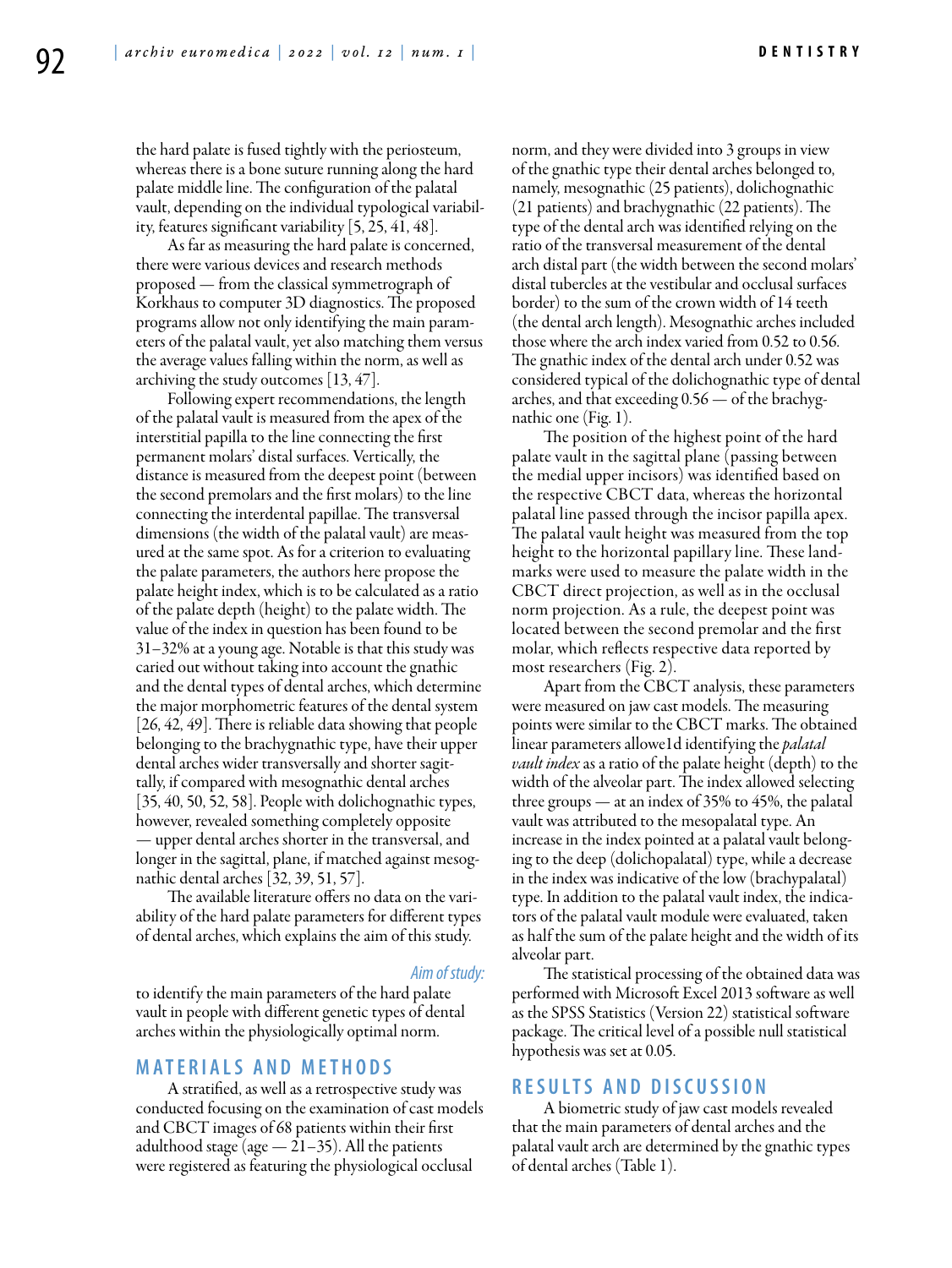

*Fig. 1. The major shape of dental arches: mesognathic (a), brachygnathic (b), dolichognathic (c)*



*Fig. 2. Reference marks for measuring the depth and the width of the hard palate vault on CBCT slices*

**Table 1.** Outcomes of a biometric study focusing on dental arch parameters and on the hard palate vault, jaw cast models (M  $\pm$ m) (p  $\leq$  0.05)

| <b>Parameters</b>         | Size and index of dental arch |                   |                   |
|---------------------------|-------------------------------|-------------------|-------------------|
|                           | mesognathic                   | dolichognathic    | brachygnathic     |
| Arch length (mm)          | $112.72 \pm 1.25$             | $113.23 \pm 1.59$ | $109.05 \pm 1.96$ |
| Arch width (mm)           | 59.08±1.27                    | $55.05 \pm 1.86$  | $63.09 \pm 1.89$  |
| Palate width (mm)         | $39.14 \pm 1.18$              | $36.61 \pm 1.32$  | $43.12 \pm 1.25$  |
| Palate depth (mm)         | $15.24 \pm 0.21$              | $19.36 \pm 0.48$  | $12.53 \pm 0.19$  |
| Palatal vault index (%)   | $38.94 \pm 1.42$              | $52.88 \pm 1.57$  | $29.06 \pm 1.23$  |
| Palatal vault module (mm) | $27.19 \pm 1.18$              | $27.98 \pm 1.39$  | $27.82 \pm 1.37$  |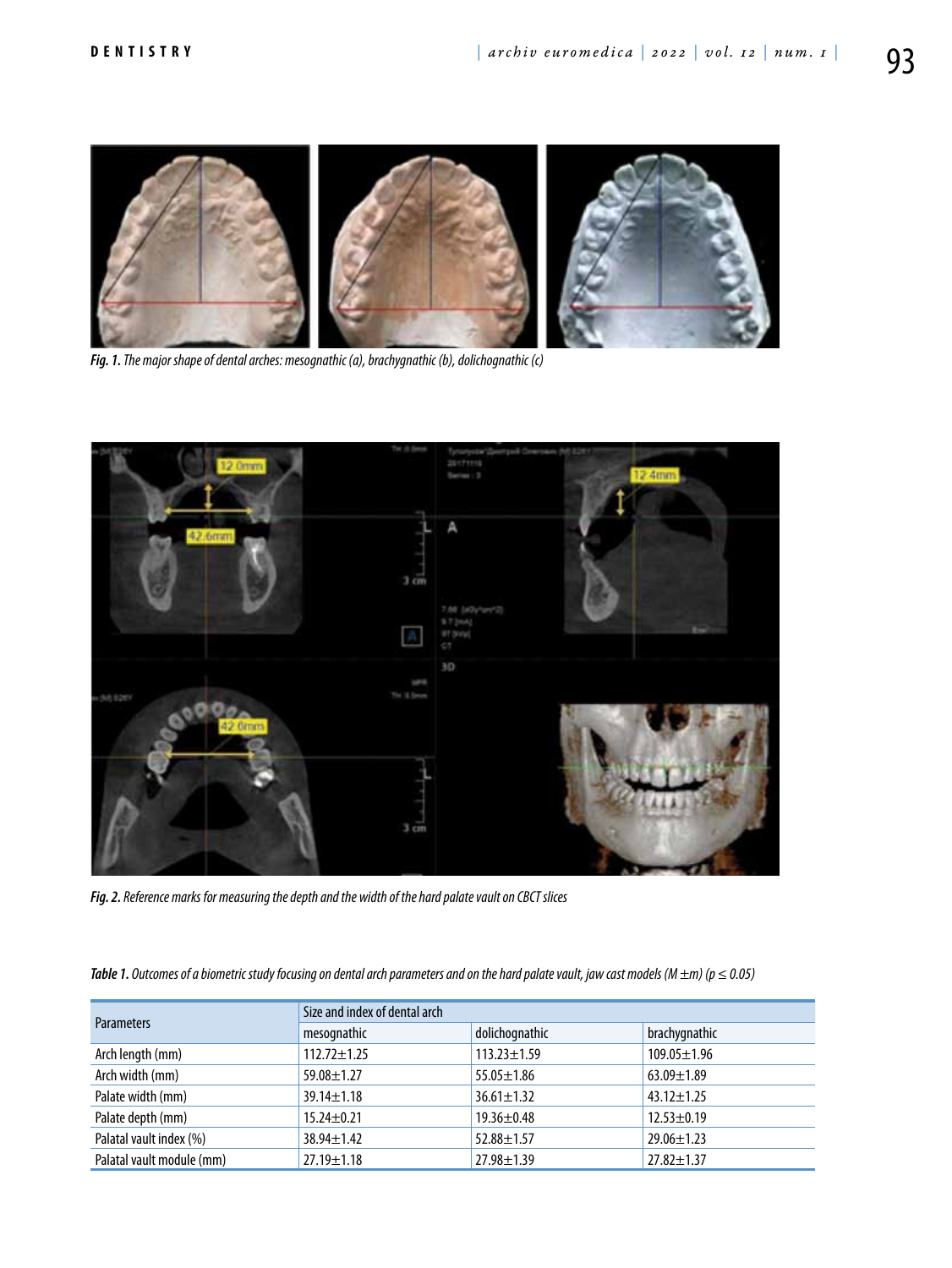The gnathic type of dental arches was identified based on their length and width dimension parameters. The ratio of the transversal size between the second molars to the dental arch length in the mesognathic type of arches was  $0.52 \pm 0.02$ ; in case of the dolichognathic type  $-0.49\pm0.02$ , whereas for the brachygnathic type the value was 0.58± 0.02, which fell well within the ranges to be found in respective research literature.

The transversal dimensions of the hard palate, as combined with its height (depth) served to identify the indices that characterized the type of the palatal vault as *deep*, *medium* or *low* (Fig. 3).

According to the CBCT data, patients with *mesognathic dental arches* had a palate width of 38.04±1.29 mm; the *palate depth* value was 15.65±1.01 mm; the *palatal vault index* was 41.14±2.87 %, the *palatal vault module* being 26.85±0.85 mm.

For patients with the *dolichognathic dental arches*, the palate transversal dimensions were 36.85±1.17 mm; the vertical parameters were 19.07±1.12, the *palatal vault index* reached 51.75±2.57 %, with the palatal vault module being 27.96 ±1.12 mm. An analysis of coronal tomograms obtained from patients with *dolichognathic dental arches* shows that the palatal vault dome is visualized as high and narrow (Fig. 4).



*Fig. 3. Cast models for cases of mesognathic (a), dolichognathic (b) and brachygnathic (c) dental arches*

As the biometric study of jaw cast models show, patients with *mesognathic dental arches* have a palate width of 39.14 ± 1.18 mm; a depth of 15.24± 0.21 mm, the value of the *palatal vault index* being 38.94± 1.42%, and the *palatal vault module* — 27.19±1.18 mm.

For patients with *dolichognathic dental arches*, the palate transversal dimensions were  $36.61 \pm 1.32$  mm; the vertical parameters were 19.36±0.48; the *palatal vault index* was 52.88± 1.57 %, while the *palatal vault module* was 27.98±1.39 mm. The *palatal vault index* in this category was found to feature statistically significant prevalence of such indicators over similar ones in people with mesognathic dental arches  $(p<0.05)$ .

In patients with the *brachygnathic type of dental arches*, the width of the palate was 43.12±1.25 mm; the palate depth was 12.53±0.19 mm; the palatal vault index was 29.06±1.23 %, with the palatal vault module being 27.82±1.37 mm. The study revealed that in this category, the palatal vault index was reliably lower than similar parameters in people with *mesognathic* and *dolichognathic* type of dental arches (р˂0.05).

An analysis of CBCT indicators revealed that the main parameters of the hard palate vault were close to the dimensions obtained through studying the jaw cast models, and were also determined by the types of dental arches (Table 2).

In people with brachygnathic dental arches, as the CBCT showed, the palate width was 43.16±1.32 mm; the depth was  $12.21 \pm 0.85$  mm; the palatal vault index was 28.29±2.62 %, while the palatal vault module was 27.68±1.11 mm. When visualizing coronal tomograms of patients with brachygnathic dental arches, it was obvious that the palatal vault dome visualized as *low* and *wide* (Fig. 4).

It is important to note that the hard palate vault module in patients with various genetic types of dental arches is stable, the limits of variability being not statistically significant ( $p \ge 0.05$ ).

This means that the morphometric parameters of the hard palate vault obtained through biometric study of jaw cast models and cone-beam computed tomograms reveal no statistically significant differences ( $p \le 0.05$ ), and can be used in orthopedic dentistry and orthodontics for diagnostics, as well as for selecting tactics when dealing with patients featuring dental anomalies, and for evaluating the effectiveness of dental treatment.

## **C ON CLUSION**

1. CBCT data shows that patients with *mesognathic dental arches* have palatal vault index of 41.14 ± 2.87%, while the width indicators exceed the hard palate depth parameters — by 2.43 times on average.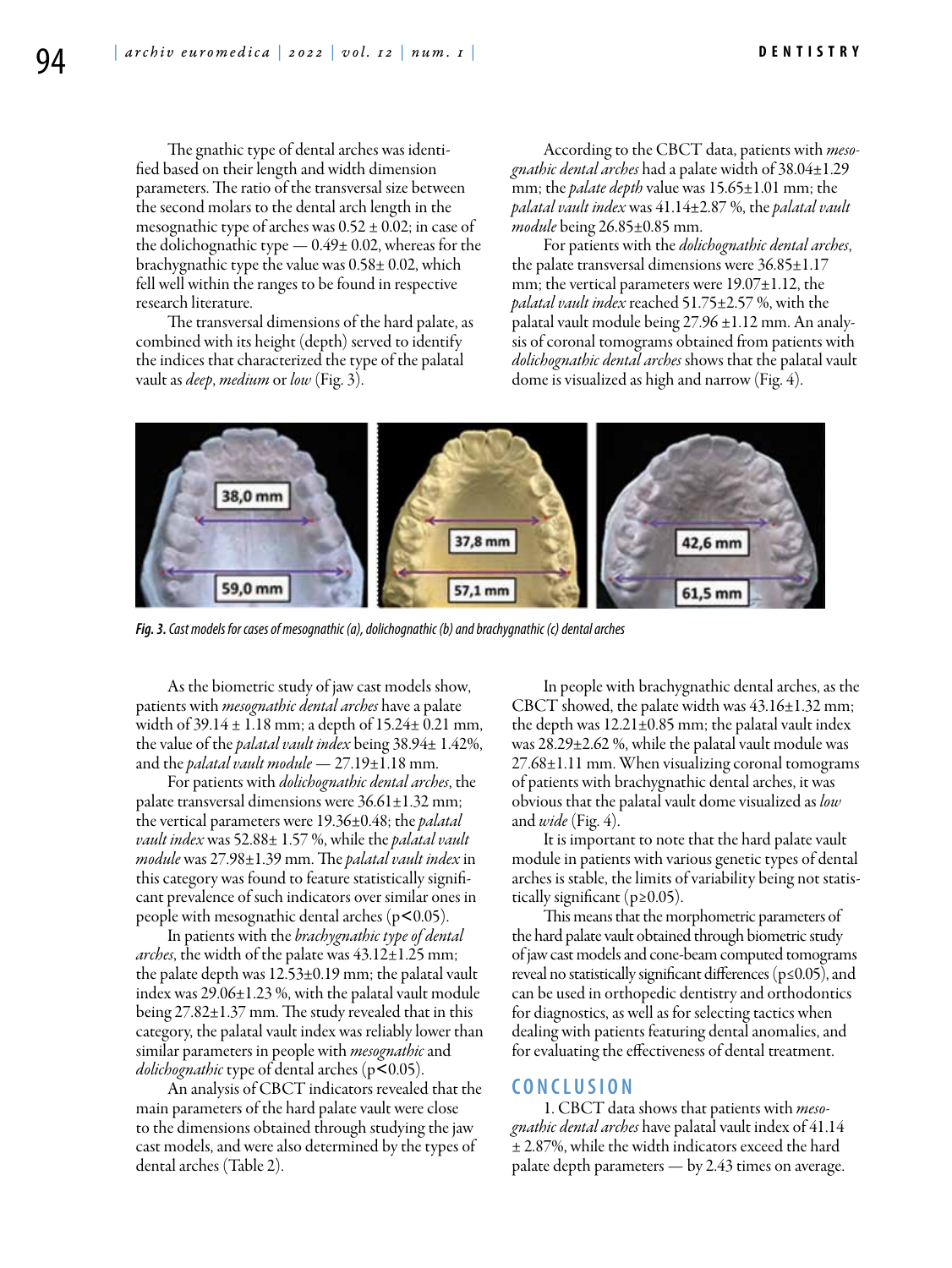| <b>Parameters</b>         | Size and index of palatal vault at the following dental arches: |                  |                  |  |
|---------------------------|-----------------------------------------------------------------|------------------|------------------|--|
|                           | Mesognathic                                                     | dolichognathic   | brachygnathic    |  |
| Palate width (mm)         | $38.04 \pm 1.29$                                                | $36.85 \pm 1.17$ | $43.16 \pm 1.32$ |  |
| Palate depth (mm)         | $15.65 \pm 1.01$                                                | $19.07 \pm 1.12$ | $12.21 \pm 0.85$ |  |
| Palatal vault index (%)   | $41.14 \pm 2.87$                                                | $51.75 \pm 2.57$ | $28.29 \pm 2.62$ |  |
| Palatal vault module (mm) | $26.85 \pm 0.85$                                                | $27.96 \pm 1.12$ | $27.68 \pm 1.11$ |  |

*Table 2. Parameters of hard palate vault based on CBCT data (M* $\pm$ *m) (p*  $\leq$  *0.05)* 



*Fig. 4. CBCT of patients with mesognathic (a), dolichognathic (b) and brachygnathic (c) dental arches*

2. People with *dolichognathic dental arches*, according to CBCT data, have the palatal vault index reaching  $51.75 \pm 2.57$ %, while the width indicators are an average of 1.93 times those of the hard palate depth parameters, while a decrease in the hard palate vault width is accompanied by an increase in the height indicators.

3. CBCT data reveals that patients with *brachygnathic type of dental arches* have a value of the palatal vault index of  $28.29 \pm 2.62$ %, while the width indicators exceed the depth parameters of the hard palate vault by 3.53 times on average, whereas an increase in the palatal vault width comes combined with a decrease in the height indicators.

4. The palatal vault module, taken as the ratio of its height (depth) parameters half-sum to the width of the alveolar part, as is obvious from the respective CBCT data, is a constant value and: with *mesognathic* dental arches is 26.85 ± 0.85 mm, with *dolichognathic* dental arches is 27.96 ± 1.12 mm, while with *brachygnathic* dental arches it is  $27.68 \pm 1.11$  mm.

5. When visualizing coronal tomograms at the second premolars level in patients with the *brachygnathic* type of dental arch, the palatal vault dome is visualized as *low* and *wide*, whereas in patients with the dolichognathic dental arches it is *high* and *narrow*.

6. The outcome of the individual-typological variability study focusing on the cranio-facial structures

with physiologically normal occlusion, is identifying the relationships (patterns) between morphometric values (height, depth) of the palatal vault and the linear parameters (length, width) of dental arches. Patients with *mesognathic* dental arches correspond to the *mesopalatal* (proportional) type of the vault; those featuring the *dolichognathic* type of dental arches — to the *dolichopalatal* (high and narrow) type of the vault, whereas patients with *brachygnathic* dental arches matched the *brachypalatal* (low and wide) type of the palatal vault.

7. Cone-beam computed tomography, which is part of the standard X-ray examination protocol provides the most complete diagnostic information on the cranio-facial bone structures. Improving visualization algorithms of cranio-facial bone structures in regard to age, sex and individual variability facilitates standardization of dental research methods used for objective diagnostics of patients with congenital issues (cleft lip, alveolar process, hard and soft palate, dysplastic disorders), as well as occlusion anomalies and deformities in the sagittal and transversal planes.

- **REFEREN CES** 1. Ash M.M. Wheeler's dental anatomy, physiology and occlusion. Philadelphia: WB Saunders; 2003.
- 2. Avanisyan V., Al-Harazi G. Morphology of facial skeleton in children with undifferentiated connec-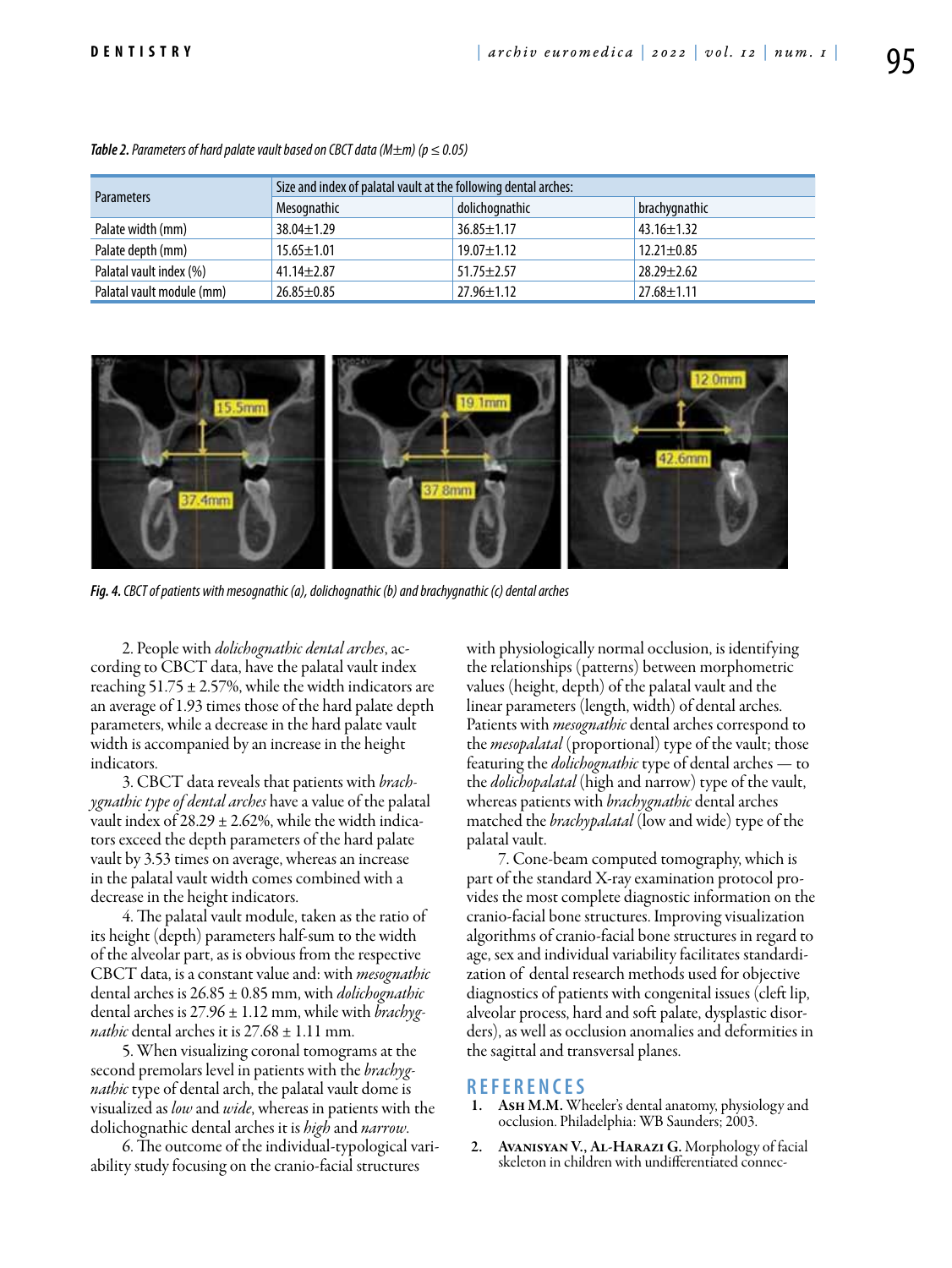tive tissue dysplasia. Archiv EuroMedica. 2020. Vol. 10; 3: 130–141. https://dx.doi.org/10.35630/2199- 885X/2020/10/3.32

- 3. Bairikov I.M., Gaivoronskaya T.V., Dedikov D. Reconstruction of mandibular defects using individual vascularized autografts combined with macroporous titanium fiber material // Archiv Euro-Medica. 2021. Vol. 11. № 1. P. 147–159. https://doi. org/10.35630/2199-885X/2021/11/1.32
- 4. Berkovitz B.K.B., Holland G.R., Moxham B.J. Color Atlas & Textbook of Oral Anatomy Histology and Embryology. 2nd ed. Mosby co. St. Louis; 1992.
- 5. Bisharа, S.E. Textbook of Orthodontics. Mosby. 2001. 592 р.
- 6. Brand R.W., Isselhard D.E. Anatomy of Oral structures. 7<sup>th</sup> ed. Mosby co. St. Louis; 2003.
- 7. Burstone, C.J. Physics and clinical orthodontics: 100 years ago and today [Text] / C.J. Burstone // Am J Orthod Dentofacial Orthop. – 2015. Mar. – 147(3). – Р. 293–4. DOI: 10.1016 / j.ajodo.2014.12.011.
- 8. CARLSON, JAMES E. Physiologic occlusion [Text] / James E. Carlson. – UK: – St Louis: Mosby, 2009. –218 р.
- 9. CLARK J.R. Functional occlusion: I. A review / J.R. Clark, R.D. Evans // J. Orthod. – 2001. – Vol.28, №1. – P.76-81. DOI: 10.1093 / ortho / 28.1.76
- 10. DAVYDOV, B.N. Improving diagnostics of periodontal diseases in children with connective tissue dysplasia based on X-ray morphometric and densitometric data. Parodontologiya.2020;25(4):266–275. (in Russ.) https://doi.org/10.33925/1683-3759-2020-25-4-266- 275.
- 11. Davydov B.N., Kondratyeva T.A., Harutyunyan Yu.S. Cephalometric features of connective tissue dysplasia manifestation in children and adolescents. Pediatric dentistry and dental profilaxis. 2020;20(3):174–183. (In Russ.) https://doi. org/10.33925/1683-3031-2020-20-3-174-183
- 12. Dawson P.E. Evaluation, diagnosis and treatment of occlusal problems, Ed. 2. St. Louis: Mosby, 1989. 180 p.
- 13. Daurova Z.A., Persin L.S., Slabkovskaya A.B. 3D Palat program, computer assessment of the parameters of the patient's palatine arch. Certificate of registration of the computer program RU 2017612497 dated February 22, 2017. Application No. 2016664839 dated December 27, 2016.
- 14. Dean, J. A. McDonald and Avery's dentistry for the child and adolescent, tenth edition [Text] / J.A. Dean // 2015. – ISBN: 978-0-323-28745-6 –700 s.
- 15. DMITRIENKO S.V. Analytical approach within cephalometric studies assessment in people with various somatotypes. Archiv EuroMedica. 2019. Vol. 9; 3: 103–111. https://doi.org/10.35630/2199- 885X/2019/9/3.29
- 16. DMITRIENKO S.V. Enhancement of research method for spatial location of temporomandibular elements

and maxillary and mandibular medial incisors. Archiv EuroMedica. 2019. Vol. 9. № 1. P. 38–44. https://doi. org/10.35630/2199-885X/2019/9/1/38

- 17. DMITRIENKO T.D. Connection between clinical and radiological torque of medial incisor at physiological occlusion. Archiv EuroMedica. 2019. Vol. 9. № 1. P. 29–37. https://doi.org/10.35630/2199- 885X/2019/9/1/29
- 18. DMITRIENKO S. Modern x-ray diagnostics potential in studying morphological features of the temporal bone mandibular fossa. Archiv EuroMedica. 2020. Vol. 10. № 1. Р. 116–125. https://doi.org/10.35630/2199- 885X/2020/10/36
- 19. GHAMDAN AL.H. A method for modeling artificial dentures in patients with adentia based on individual sizes of alveolar arches and constitution type. Archiv EuroMedica. 2021. Vol. 11; 1: 109–115. https://doi. org/10.35630/2199-885X/2021/11/1.25
- 20. GHAMDAN AL.H. Occlusal plane orientation in patients with dentofacial anomalies based on morphometric cranio-facial measurements. Archiv EuroMedica. 2021. Vol. 11; 1: 116–121. https://doi. org/10.35630/2199-885X/2021/11/1.26
- 21. Domenyuk D.A. Contemporary methodological approaches to diagnosing bone tissue disturbances in children with type 1 diabetes. Archiv Euro-Medica, 2018; 8(2): 71–81. DOI:10.35630/2199- 885x/2018/8/2/71
- 22. Domenyuk D.A. Major telerenthengogram indicators in people with various growth types of facial area. Archiv EuroMedica. 2018. Vol. 8. № 1. P. 19–24. DOI: 10.35630/2199-885X/2018/8/1/19
- 23. Domenyuk D.A. Efficiency evaluation for integrated approach to choice of orthodontic and prosthetic treatments in patients with reduced gnathic region. Archiv EuroMedica. 2015. Vol.5. № 2. Р. 6–12.
- 24. Domenyuk D. Structural arrangement of the temporomandibular joint in view of the constitutional anatomy. Archiv EuroMedica. 2020. Vol. 10. № 1. Р. 126–136. https://doi.org/10.35630/2199- 885X/2020/10/37
- 25. Fuller J.L., Denehy G.E., Schulein T.M. Concise Dental Anatomy and Morphology. 4<sup>th</sup> ed. USA: Univ of Iowa Office of State; 2001.
- 26. Graber T. M. Orthodontics: current principles and techniques, fifth edition [Text] / T.M. Graber. – 2012  $-1092$  s.
- 27. HARUTYUNYAN YU. Undifferentiated connective<br>tissue dysplasia as a key factor in pathogenesis of maxillofacial disorders in children and adolescents. Archiv EuroMedica. 2020. Vol. 10; 2: 83–94. https://dx.doi. org/10.35630/2199-885X/2020/10/2.24
- 28. Ivanyuta O.P., Al-Harasi G. Modification of the dental arch shape using graphic reproduction method and its clinical effectiveness in patients with occlusion anomalies // Archiv EuroMedica. 2020. Vol. 10; 4: 181–190. https://dx.doi.org/10.35630/2199- 885X/2020/10/4.42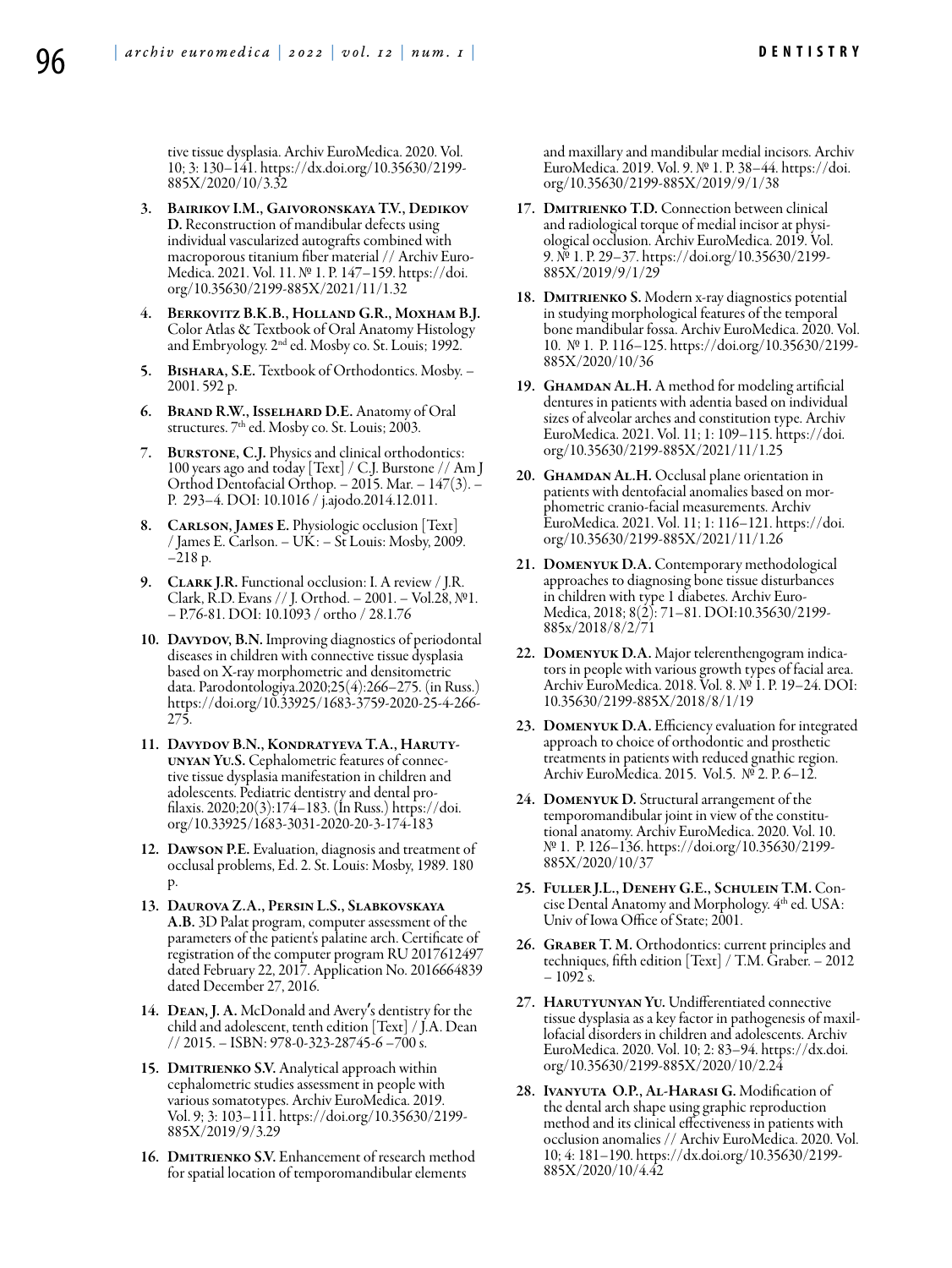- 29. Kochkonyan T.S., Al-Harazi G. Specific features of variant anatomy and morphometric characteristics of the palatal vault in adults with different gnathic and dental types of arches. Archiv EuroMedica. 2021. Vol. 11; 3: 54–60. https://dx.doi.org/10.35630/2199- 885X/2021/11/3/14
- 30. Kochkonyan T.S., Sadykov M.I., Ostrovskaya L.Yu. The potential of microcomputed tomography in studying the variant morphology of the dental canal-root system. Archiv EuroMedica. 2021. Vol. 11; 3: 61–67. https://dx.doi.org/10.35630/2199- 885X/2021/11/3/15
- 31. Kochkonyan T.S., Al-Harazi G. Morphometric patterns of maxillary apical base variability in people with various dental arches at physiological. Archiv EuroMedica. 2021. Vol. 11; 4: 123–129. https://dx.doi. org/10.35630/2199-885X/2021/11/4.29
- 32. KONDRATYEVA T. Methodological approaches<br>to dental arch morphology studying. Archiv Euro-Medica. 2020. Vol. 10; 2: 95–100. https://dx.doi. org/10.35630/2199-885X/2020/10/2.25
- 33. Korobkeev A. A. Anatomical and topographical features of temporomandibular joints in various types of mandibular arches. Medical News of North Caucasus. 2019;14(2):363–367. DOI – http://dx.doi. org/10.14300/mnnc.2019.14089 (In Russ.).
- 34. KOROBKEEV A. A. Variability of odontometric indices in the aspect of sexual dimorphism. Medical News of North Caucasus. 2019;14(1.1):103–107. DOI – https://doi.org/10.14300/mnnc.2019.14062 (In Russ.).
- 35. Korobkeev А.A. Anatomical features of the interdependence of the basic parameters of the dental arches of the upper and lower jaws of man. Medical news of North Caucasus. 2018. – Vol. 13. – № 1–1. – P. 66–69. (In Russ., English abstract). DOI – https://doi. org/10.14300/mnnc.2018.13019
- **36. KOROBKEEV A. A.** Clinical and computer-tom-<br>ographic diagnostics of the individual position of medial cutters in people with physiological occlusion. Medical News of North Caucasus. 2020;15(1):97–102. DOI – https://doi.org/10.14300/mnnc.2020.15023 (In Russ.)
- 37. Korobkeev А. А. Morphological features of the maxillofacial region in patients with full secondary adentia and variations of the constitution. Medical News of North Caucasus. 2020;15(4):539–543. DOI – https://doi.org/10.14300/mnnc.2020.15127 (In Russ.)
- 38. LEPILIN A.V. A biometric approach to diagnosis and management of morphological changes in the dental structure. Archiv EuroMedica. 2020. Vol. 10; 3: 118–126. https://dx.doi.org/10.35630/2199- 885X/2020/10/3.30
- 39. LEPILIN A.V. Diagnostic value of cephalometric parameters at graphic reproduction of tooth dental arches in primary teeth occlusion. Archiv EuroMedica, 2018. Vol. 8. № 1. P. 37–38. DOI: 10.35630/2199- 885X/2018/8/1/37
- 40. Mazharov V. N. Peculiarities of the orientation of the occlusion plane in people with different types of the gnathic part of the face. Medical News of North Caucasus. 2021;16(1):42–46. DOI – https://doi. org/10.14300/mnnc.2021.16011 (In Russ.)
- 41. McNamara J.A. Orthodontic and Dentofacial Orthopedics. Needfarm Press. Inc., 1998. 555 p.
- 42. MITCHELL, L. An introduction to orthodontics [Text] / L. Mitchell // Oxford University Press in the UK: CRC Press, 2013 – 311 р. DOI: 10.1093 / ejo / cjt018
- 43. NANDA R. Esthetics and biomechanics in orthodontics [Text] / R. Nanda. – Oxford University Press in the UK: CRC Press.– 2015 – 612 р. – ISBN: 978-1- 4557-5085-6
- 44. NELSON S.J. Wheeler's dental anatomy, physiology, and occlusion [Text] / S.J. Nelson. – London: Second Edition. – 2015 – 350 s. – ISBN: 978-0-323-26323-8
- 45. Pankratova N.V., Postnikov M.A., Khas-**BOLATOVA A.** Deviations in the position of the third molars. Archiv EuroMedica. 2020. Vol. 10; 4: 156–162. https://dx.doi.org/10.35630/2199- 885X/2020/10/4.35
- 46. PAPADOPOULOS, M.A. Meta-Analyses and Orthodontic Evidence-Based Clinical Practice in the 21st Century [Text] / M. A. Papadopoulos // Open Dent J. – 2010. – 4. – Р. 92–123. DOI: 10.2174 / 1874210601004010092
- 47. PARKHOUSE, R. Tip-edge orthodontics and the plus bracket [Text] / R. Parkhouse. – St Louis: Mosby, 2009. – ISBN-13: 978-07234-3481-8 – 204 р. DOI: 10.1093 / ejo / cjp072
- 48. PHULARI, B.S. An atlas on cephalometric landmarks [Text] / B. S. Phulari. – London: First Edition, 2013. – ISBN: 978-93-5090-324-7 – 213 s.
- 49. Persin L.S., Slabkovskaya A.B. Orthodontics. Modern methods of diagnosing anomalies of teeth, dentition, occlusion. Tutorial. Moscow, 2017.
- **50. PORFIRIADIS M.P.** Mathematic simulation for upper dental arch in primary teeth occlusion. Archiv Euro- Medica, 2018. Vol. 8. № 1. P. 36–37.
- 51. PROFFIT W.R., FIELDS H.W. Contemporary orthodontics. – St. Louis: C.V. Mosby, 2000. – 768 р.
- 52. Rakosi, T. Orthodontic and dentofacial orthopedic treatment [Text] / T. Rakosi, T. M. Graber – St Louis: Mosby, 2010 – 363 s. – ISBN: 978-3-13-127761-9.
- 53. RASHMI G.S. Textbook of Dental Anatomy, Physiology and Occlusion. 1st ed. New Delhi: Jaypee Brothers Medical Publishers Ltd; 2014. DOI: 10.5005 / jp / books / 11841
- 54. SCOTT J.H., SYMONS N.B.B. Introduction to Dental Anatomy. 9th ed. New York: Buttler & Tanner Ltd; 1982. DOI: 10.1016 / 0030-4220 (65) 90026-5
- 55. Singh, G. Textbook of orthodontics [Text] / G. Singh. – London: Third Edition, 2015. – 714 s. – ISBN: 978-93-5152-440-3.